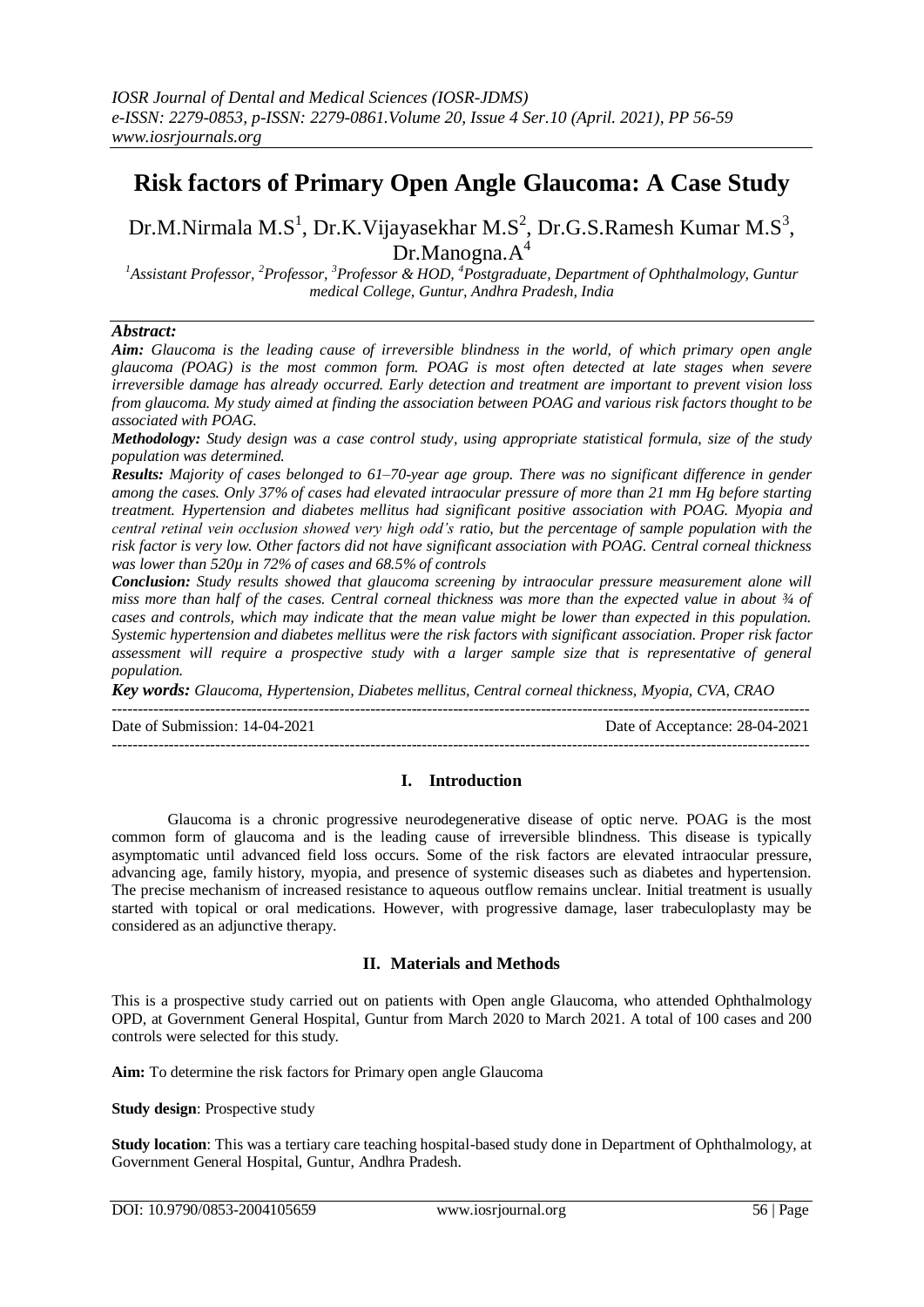**Study duration**: March 2020 to March 2021.

**Methods:** Patients were examined in detailed with Snellen's visual acuity chart for best corrected visual acuity, automated refractometry, slit lamp examination for assessment of anterior chamber depth by Van Herick's grading, non-contact tonometry and in patients with raised intraocular pressure confirmed by Goldmann applanation tonometry, gonioscopy, corneal pachymetry, fundus examination, Visual fields assessment by Humphreys visual field analyser, Blood pressure recording and Random blood sugar test.

**Inclusion criteria:** Patients in whom diagnosis of Primary Open angle Glaucoma was confirmed by

- 1. Bilateral open angles by gonioscopy
- 2. Optic disc changes suggestive of glaucoma by slit lamp bio microscopy using 90D lens

3. Glaucomatous visual field defects corresponding with optic disc changes by automated perimetry using Humphrey's visual field analyser.

4. Secondary causes of glaucoma ruled out

#### **Exclusion criteria:**

- 1. Patients in whom the diagnosis of POAG was suspicious and required further follow-up
- 2. Patients who had unreliable visual fields
- 3. Visual field not corresponding to optic disc changes

# **III. Observations and Statistical analysis**

A total of 100 cases and 200 controls were selected. Cases were grouped into 10-year age group intervals and age matched controls were chosen in 1:2 ratio.

| Age groups | Frequency | Percentage |
|------------|-----------|------------|
| $41 - 50$  | 10        | 15.0       |
| 51-60      | 19        | 19.0       |
| $61-70$    | 43        | 43.0       |
| 71-80      | 20        | 20.0       |
| 81-90      |           | 3.0        |
| Total      | 100       | 100.0      |

#### **Table no 1:** Age distribution of cases

The number of cases increased from 41–50-year group till 61–70-year group. Maximum number of cases (43%) belongs to 61-70 years. There after the number started decreasing.

| <b>Table no 2:</b> Gender distribution |  |
|----------------------------------------|--|
|----------------------------------------|--|

| Gender | Frequency                       | Percentage |
|--------|---------------------------------|------------|
| Male   | $\overline{\phantom{a}}$<br>ر ر | 53.0       |
| Female | 47                              | 47.0       |
| Total  | 100                             | 100.0      |

A slightly higher percentage of cases (53%) were males.

#### **Table no 3:** IOP distribution

| <b>IOP</b>          | Frequency     | Percentage |
|---------------------|---------------|------------|
| $IOP > 21$ mm Hg    | $\sim$<br>J., | 37.0       |
| $IOP \leq 21$ mm Hg | 63            | 63.0       |
| Total               | 100           | 100.0      |

Only 37% of cases had IOP recording more than 21 mm Hg before starting treatment. This shows that screening by IOP measurement alone will not be sufficient for Glaucoma.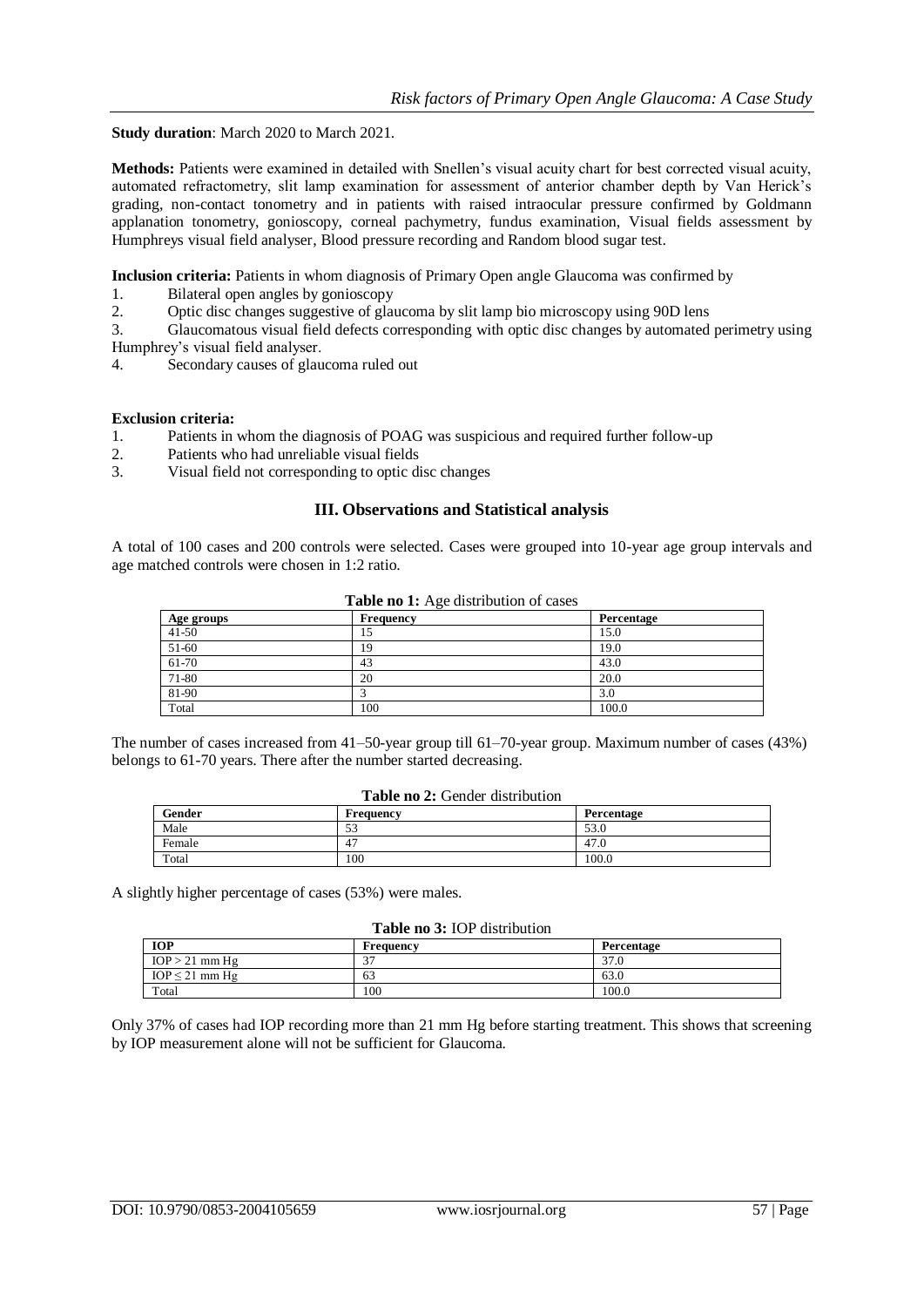| <b>Those Ho H</b> Dibitionton of their nectors among cases and controls |                                   |                     |                           |                       |
|-------------------------------------------------------------------------|-----------------------------------|---------------------|---------------------------|-----------------------|
| Variable                                                                | Cases with risk factor in   Cases | without risk        | Controls with risk factor | Controls without risk |
|                                                                         | frequency (percentage)            | factor in frequency | frequency<br>in           | factor in frequency   |
|                                                                         |                                   | (percentage)        | (percentage)              | (percentage)          |
| Family                                                                  | 2(2%)                             | 98 (98%)            | $1(1\%)$                  | 199 (99.5%)           |
| <b>CCT</b>                                                              | 72 (72%)                          | 28 (28%)            | 137 (68.5%)               | 63 (31.5%)            |
| Myopia                                                                  | 2(2%)                             | 98 (98%)            | $0(0\%)$                  | 200 (100%)            |
| Diabetes                                                                | 19 (19%)                          | 81 (81%)            | 25 (12.5%)                | 175 (87.5%)           |
| Hypertension                                                            | 16(16%)                           | 84 (84%)            | $20(10\%)$                | 180 (90%)             |
| IHD                                                                     | 7 (7%)                            | 93 (93%)            | 13 (6.5%)                 | 187 (93.5%)           |
| <b>CVA</b>                                                              | $(1\%)$                           | 99 (99%)            | 2(1%)                     | 198 (99%)             |
| <b>CRVO</b>                                                             | $(1\%)$                           | 99 (99%)            | $0(0\%)$                  | 100 (100%)            |
| Migraine                                                                | 2(2%)                             | 98 (98%)            | $0(0\%)$                  | 100 (100%)            |
| Steroids, NDD                                                           | $0(0\%)$                          | 100 (100%)          | $0(0\%)$                  | 100 (100%)            |

**Table no 4:** Distribution of risk factors among cases and controls

**Table no 5:** Chi-square test and Odd's ratio for risk factors with their level of significance

| Risk factor (Variable) | Chi-square | Odd's | Significance |
|------------------------|------------|-------|--------------|
| Family                 | 3.146      | 6.866 | .076         |
| <b>CCT</b>             | 0.773      | 1.166 | .379         |
| Myopia                 | 3.030      | 4.304 | .082         |
| <b>Diabetes</b>        | 4.123      | 1.279 | .042         |
| Hyper tension          | 5.753      | 1.755 | .016         |
| <b>IHD</b>             | 0.123      | 0.848 | .725         |
| <b>CVA</b>             | 0.126      | 0.662 | .723         |
| <b>CRVO</b>            | 4.013      | High  | .045         |
| Migraine               | 8.054      | High  | .005         |

Odd's ratio was calculated for the rest of the risk factors and the level of significance was taken as 0.05.

# **IV. Results**

From the study positive association between risk factor and POAG was obtained for the following risk factors: Family history – Odd's ratio of 6.86 showed a positive association, but the level of significance was not attained.

CCT – There was a weak positive association with Odd's ratio of 1.166, but this association was not statistically significant.

Myopia – Myopia also had a positive association with POAG with an Odd's ratio of 4.304, but it was not statistically significant.

Diabetes mellitus – Odd's ratio of 1.279 showed that there was a positive association with the Diabetes mellitus and POAG. Chi-square test and p value indicated that this association is statistically significant.

Systemic hypertension – Hyper tension also had a statistically significant positive association with POAG with Odd's ratio of 1.755.

IHD and CVA – Both had a negative association with POAG, but this was not statistically significant.

CRVO and Migraine – Both had very high Odd's ratio values which were statistically significant.

## **V. Discussion**

# **Age**

Percentage of cases increased from 40 year to 70-year group. After this, it started decreasing. This could be due to lower life expectancy or because the study population was selected from the hospital population. Prevalence of POAG can be calculated only in the steady population is a representative of general population.

## **Gender**

A slightly higher percentage of cases (53%) were males. There was no significant difference in the gender distribution of cases.

## **Family history**

Even though there was a positive association between POAG and Family history with an Odd's ratio of 6.8, the association was not statistically significant.

#### **Intraocular pressure**

Only 37% of cases had IOP recording more than 21 mm Hg before starting treatment. This shows that the screening for POAG by IOP alone will miss more than half of the cases.

#### **Central corneal thickness**

DOI: 10.9790/0853-2004105659 www.iosrjournal.org 58 | Page